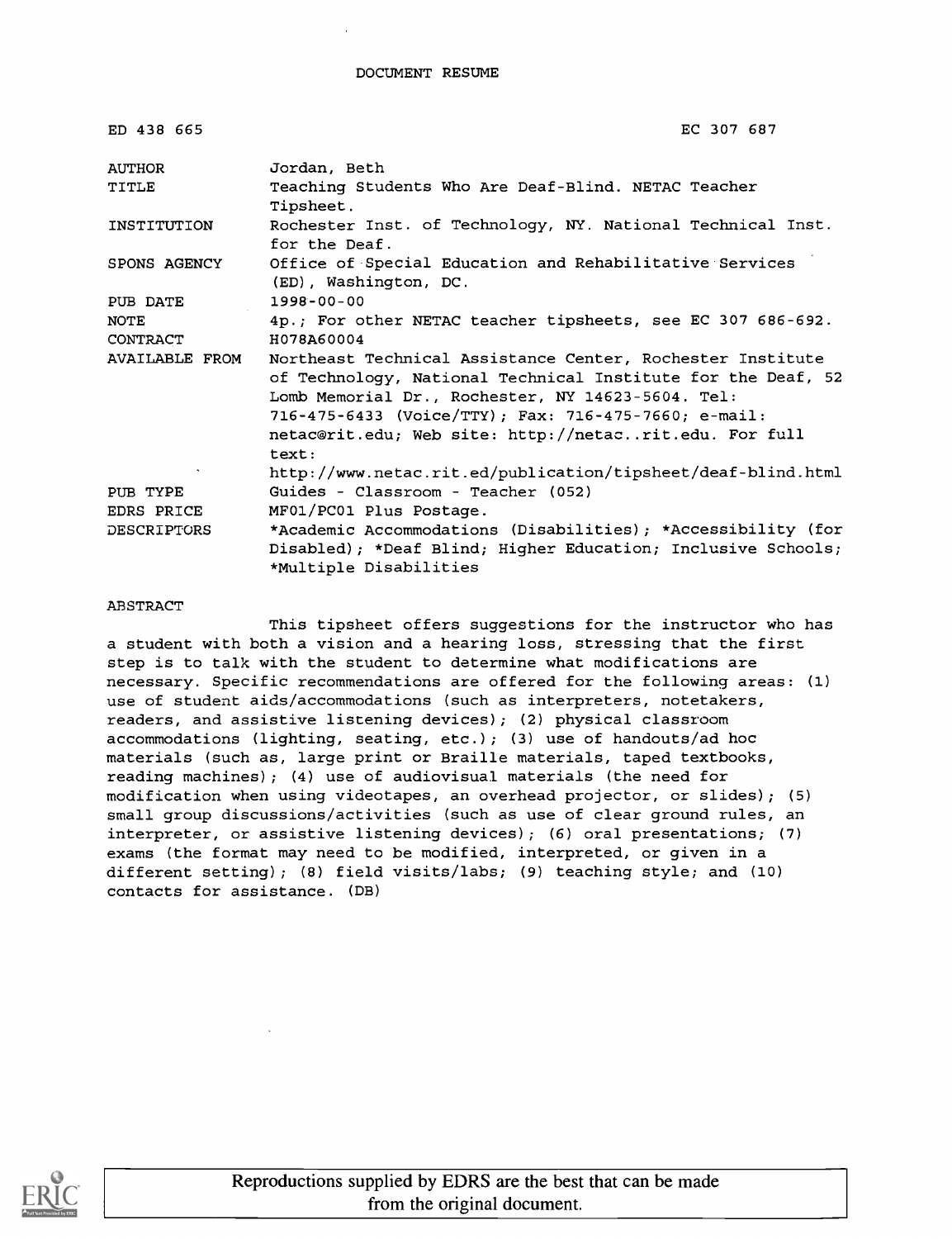$\frac{1}{\sqrt{2}}\sum_{i=1}^{n} \frac{1}{\sqrt{2}}\left(\frac{1}{\sqrt{2}}\right)^2$ 

# co TEACHER TIPSHEET

## TEACHING STUDENTS WHO ARE DEAF-BLIND





شىر

#### BEST COPY AVAILABLE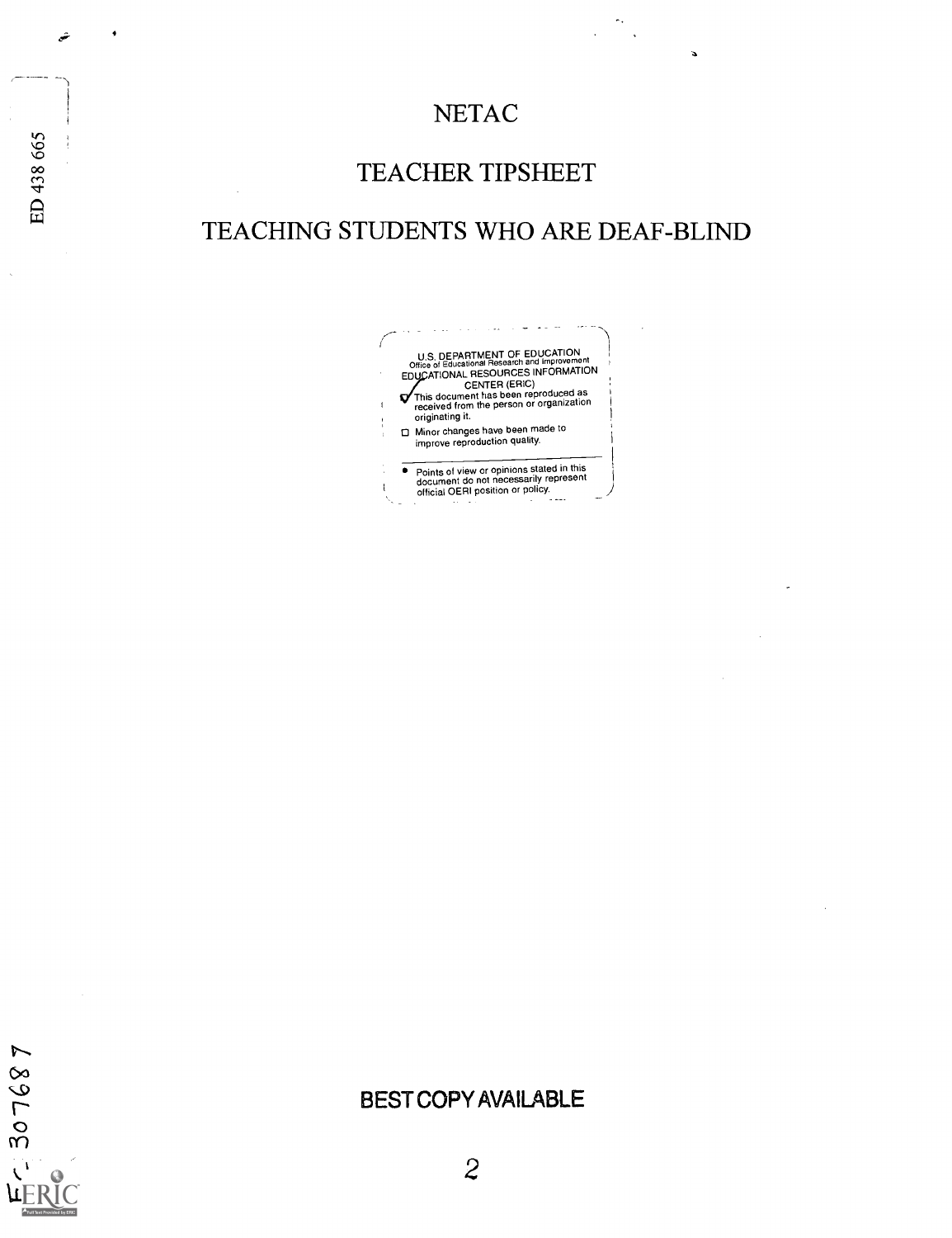## NETAC Teacher Tipsheet

# Teaching Students Who Are<br>Deaf-Blind

When a student who has both a vision and a hearing loss registers to take a course, each component of the course will need to be reviewed to determine if the student requires accommodations, e.g. syllabus, handouts, overheads or other AV materials, exams, and paper assignments. There is not a formula for addressing these needs because students who are deaf-blind have differing levels of hearing and vision loss. The first step is to talk with the student about the course to determine what modifications are necessary.

#### Use of Student Aids/Accommodations

There are several types of support services available to students. Access to these services will help increase the student's understanding in class and maintain the general pace of the course. These may include:

- Interpreters-relay information to and from the student and other people in the classroom. Interpreting may be done orally, visually (use of American Sign Language-ASL or some other sign system) or tactually.
- Notetakers-provide a written, Brailled, or taped secondary source of information during a class lecture.
- Tutors—may also require an interpreter when accessing tutorial services.
- Readers-for students who have usable hearing and limited vision, this support service provider reads textbooks and other course materials.
- Assistive Listening Devices (ALDs)—a small microphone device worn by the instructor that increases the volume and clarity of the class lecture for the student who wears the device. An auxiliary device may also be used in a small group situation, in order to enhance the understanding of several voices.

#### Physical Classroom Accommodations

There are several possible accommodations that may need to be addressed based upon the location and setting of the course. Does the classroom have adequate lighting? Are there sources of glare such as fluorescent lighting or exposed windows along one wall? Is there enough space in the classroom to allow for a guide dog and/or interpreter? Are night classes accessible to students who use public transportation or have night blindness? The student and instructor will need to evaluate seating with regard to classroom participation and at times it may be beneficial/ necessary to look at alternate settings if the physical classroom cannot accommodate a student's needs. This can

be done in conjunction with the Office for Students with Disabilities on campus.

#### Use of Handouts/Ad Hoc Materials

For students in your class who will need alternate media, it is critical to meet with the student early to allow time to convert materials into the student's preferred mode. Ensuring a student receives course materials in a timely manner, defined as the same time other students receive the information, is essential to the student's success. At times, some materials should be made available early, e.g. if the student is expected to read material distributed in class and respond either through discussion or written report. Some of the alternate formats may include:

- Large Print or Braille Materials-every required reading and handout may need to be converted into large print or Braille. If possible, consider computer conversion. Whether materials are converted by computer or manually, resources may include a volunteer, the Office for Students with Disabilities on campus, or a community service agency.
- Taped Textbooks-as with large print and Braille textbooks, first consult the publishing company. They are required by law (the Americans with Disabilities Act ADA) to have their textbooks available to all readers, which may include audiotape, computer disk, Braille, and large print.
- Reading Machines-will enlarge the print size and change the polarity to decrease vision strain and problems with glare by displaying white text on a dark screen. Reading machines also known as closed circuit televisions (CCTV) may be available on campus, in community libraries, or owned by the student.

#### Use of Audiovisual Materials

The use of videotapes in the class, class lecture using an overhead projector, and slides will all require some type of modification for students who have vision and hearing loss. Some adaptations may include use of an interpreter to be sure a student receives the information being presented. Also large print or Braille copies of overhead materials or a transcript of videotapes/slides may be needed for the student. The use of color overlays might improve contrast for students with low vision. Lighting is often critical for students with low vision. Dimming the lights may impair the student's ability to see the material or the interpreter. It is important that any information presented visually in class be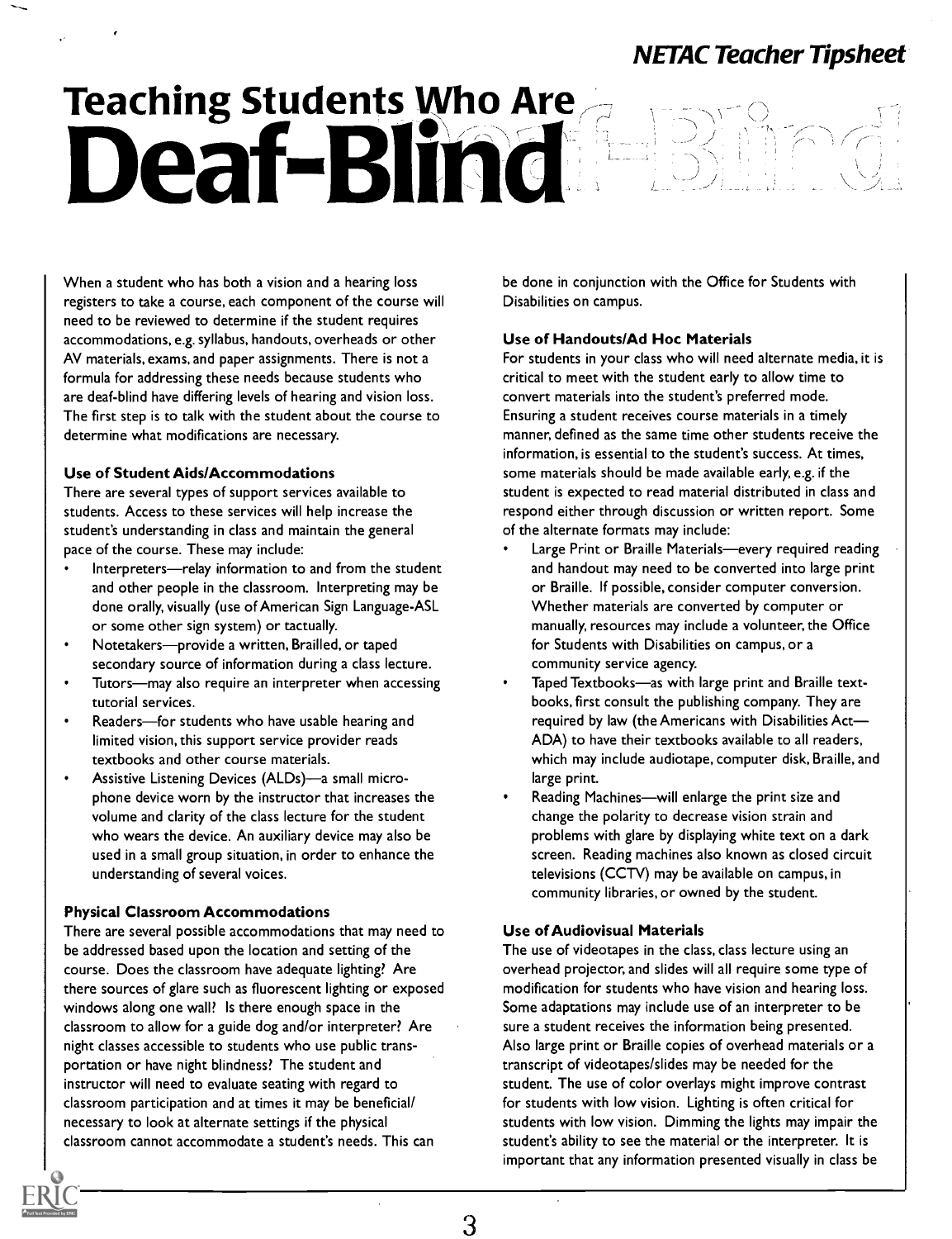described for the student who has severe vision loss. Examples of this may include graphs/diagrams on the overhead, the use of objects, e.g. scale model of chromosomes, and demonstrations, e.g. role play of counseling situation.

#### Small Group Discussions/Activities

Accommodations used in the classroom at large will likely also be needed when students have small group discussions or complete group projects. Some of these support services may include use of an interpreter or ALD. Ground rules may need to be established and followed to ensure that only one student speaks at a time and that students identify themselves before speaking so the student who is deaf-blind can follow and participate in the discussion. Materials produced by the group may need to be converted into alternate format and special meeting times outside of the classroom may require that a member of the group or a volunteer guide the student to the meeting place.

#### Oral Presentations

If the course requires student oral presentations, some modifications may include use of an interpreter to voice to the class what a student signs.

Even if the student does not use sign language, an oral interpreter may be needed if a student's voice is not clearly understood or loud enough. If the student also has limited use of vision, an interpreter will relay feedback and comments from classmates to the student.

#### Exams

Some examples of alternate test giving methods include taking the test orally, having the material interpreted into ASL (either visually or tactually), listening to the test on audiotape, having extended test-taking time, or taking the test in a different location with better lighting or a reading machine. Other modifications may be necessary for the student to record test answers. Some of the ways may include use of a notetaker, computer typed answers, Braille typed answers (later transcribed into print) and use of low vision aids.

#### Field Visits/Labs

Any activity that occurs outside of the regular classroom will need to be discussed in advance to ensure the student's full

participation. If the class occurs off-campus in a different setting, the student may require a guide or assistance from a support service provider (SSP) to arrive at the new location. If the student typically walks to class, alternate transportation may be needed. If the student uses a guide dog, ensure that the lab does not interfere with the support animal, e.g. use of chemicals/strong fumes.

#### Teaching Style

Having a student who is deaf-blind in the classroom may require some adaptations in an instructor's teaching style. If the instructor typically paces or walks around the classroom during a lecture, the student may not be able to follow the voice clearly. If the instructor speaks while writing on the blackboard, the student may not be able to hear or speechread the person clearly. If the instructor uses overheads and slides on a regular basis, they may need to be copied or transcribed into Braille for the student who cannot see them. The instructor's lecture speed should permit an interpreter to keep pace. Class discussion should be heard clearly or interpreted for the student who is deafblind. The use of role-play and class participation should include the student with vision and hearing loss. Instructors who produce last-minute handouts will need to have them available in the alternate format choice of the student. Given the student's preferred learning style, the instructor can make the necessary accommodations with as little change to teaching style as possible.

#### Who to Contact for Assistance

The instructor and student should access support from staff who coordinate student services. These staff may be available in the various departments, the counseling office, or in the Office for Students with Disabilities. Staff have the knowledge and experience in providing the necessary accommodations and access to resources in order to provide support services. With permission from the student, talking to previous instructors may also be helpful. Keeping an open line of communication with the student will ultimately create a positive learning and teaching atmosphere for both you and the student.

For more information, contact: Northeast Technical Assistance Center

Rochester Institute of Technology National Technical Institute for the Deaf 52 Lomb Memorial Drive Rochester, NY 14623-5604

716-475-6433 (V/TTY) 716-475-7660 (Fax) Email: netac@rit.edu WWW: http://www.rit.edu/~netac



This NETAC Teacher Tipsheet was prepared by Beth Jordan, Helen Keller National Center, Shawnee Mission, Kansas.

This publication was developed in 1998 under a grant from the U.S. Department of Education, Office of Special Education and Rehabilitative Services (OSERS) and produced through a cooperative agreement between RIT and OSERS (H078A60004). The contents herein do not necessarily represent the Department of Education's policy nor endorsement by the Federal Government.